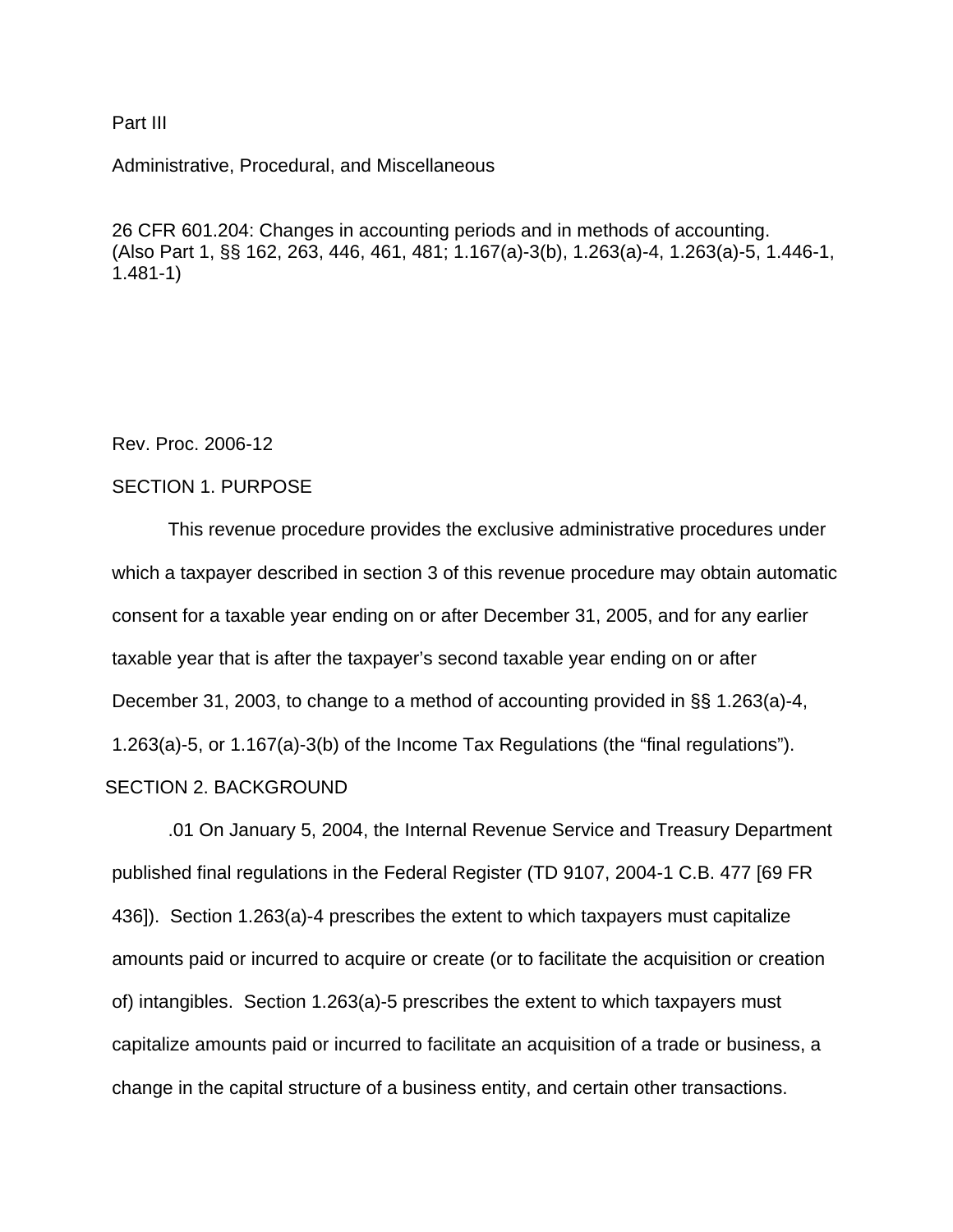Section 1.167(a)-3(b) provides a safe harbor useful life for certain intangible assets. The final regulations under §§ 1.263(a)-4 and 1.263(a)-5 are effective for amounts paid or incurred on or after December 31, 2003. The final regulations under § 1.167(a)-3(b) are effective for intangible assets created on or after December 31, 2003.

.02 Sections 1.263(a)-4(p) and 1.263(a)-5(n) provide that a taxpayer seeking to change to a method of accounting provided in the final regulations must secure the consent of the Commissioner in accordance with the requirements of § 1.446-1(e). In addition, §§ 1.263(a)-4(p) and 1.263(a)-5(n) provide that, for the taxpayer's first taxable year ending on or after December 31, 2003, the taxpayer is granted the consent of the Commissioner to change to a method of accounting provided in the final regulations, provided the taxpayer follows the administrative procedures issued under § 1.446- 1(e)(3)(ii) for obtaining the Commissioner's automatic consent to a change in accounting method (for further guidance, for example, see Rev. Proc. 2002-9, 2002-1 C.B. 327, as modified and clarified by Announcement 2002-17, 2002-1 C.B. 561, modified and amplified by Rev. Proc. 2002-19, 2002-1 C.B. 696, and amplified, clarified, and modified by Rev. Proc. 2002-54, 2002-2 C.B. 432). The final regulations further provide that any applicable § 481(a) adjustment for a change to a method of accounting provided in the final regulations for a taxpayer's first taxable year ending on or after December 31, 2003, is determined by taking into account only amounts paid or incurred in taxable years ending on or after January 24, 2002. The preamble to the final regulations states that the Service may issue additional guidance for utilizing the automatic consent procedures to change to a method of accounting provided in the regulations.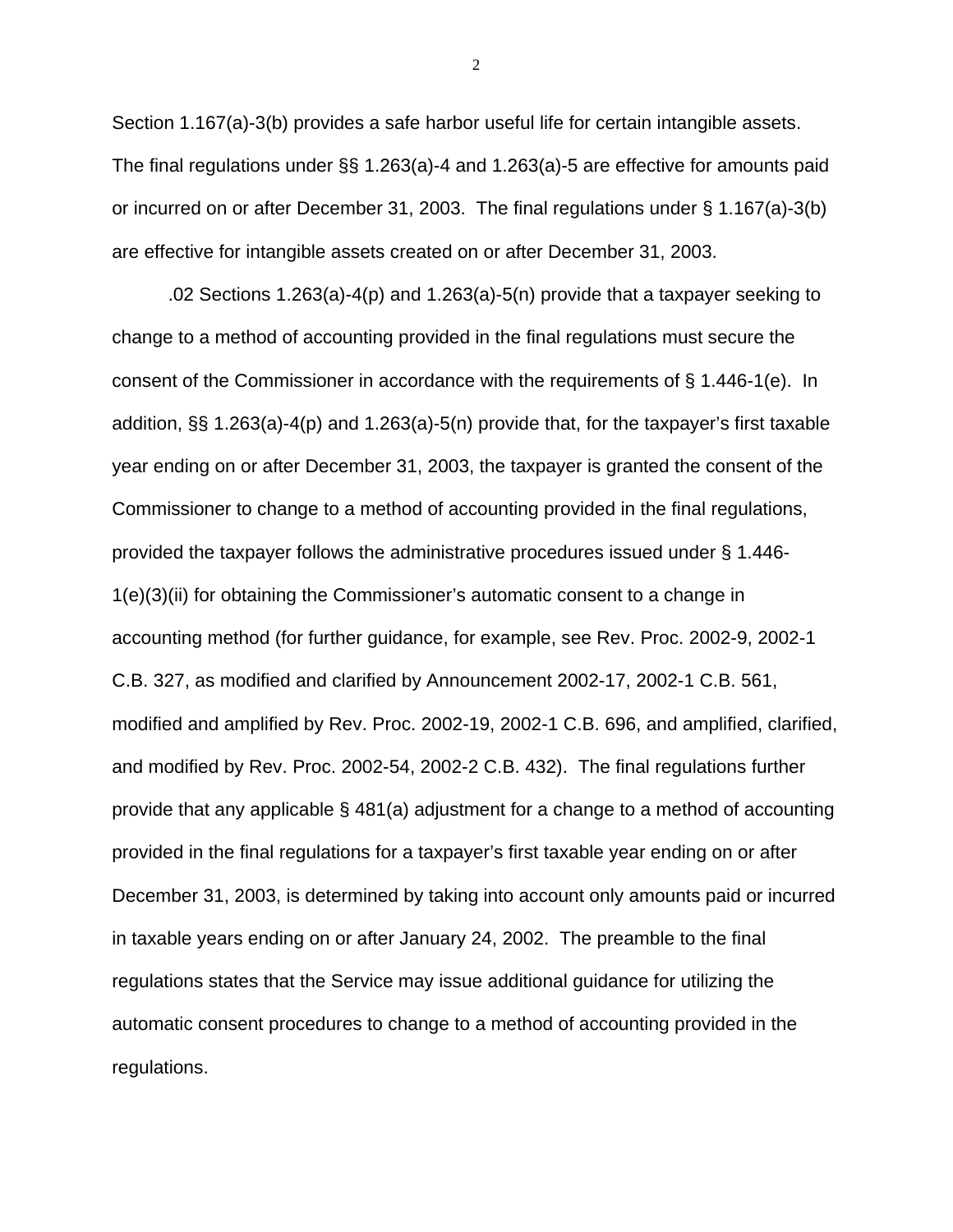.03 Section 1.446-1(e)(3)(ii) authorizes the Commissioner to prescribe administrative procedures setting forth the limitations, terms, and conditions deemed necessary to permit a taxpayer to obtain consent to change a method of accounting.

.04 Rev. Proc. 2002-9 provides procedures by which a taxpayer may obtain automatic consent to change to a method of accounting described in the Appendix of Rev. Proc. 2002-9.

.05 Rev. Rul. 90-38, 1990-1 C.B. 57, provides that, if a taxpayer uses an erroneous method of accounting for two or more consecutive taxable years, the taxpayer has adopted a method of accounting. The ruling further provides that a taxpayer may not, without the Commissioner's consent, retroactively change from an erroneous to a permissible method of accounting by filing an amended return.

.06 Rev. Proc. 2004-23, 2004-1 C.B. 785, and Rev. Proc. 2005-9, 2005-2 I.R.B. 303, as modified by Rev. Proc. 2005-17, 2005-13 I.R.B. 797, provide the exclusive administrative procedures under which a taxpayer may obtain automatic consent for the taxpayer's first and second taxable years, respectively, ending on or after December 31, 2003, to change to a method of accounting provided in the final regulations and, if desired, to change to a method of utilizing the 3½ month rule authorized by § 1.461-  $4(d)(6)(ii)$  or the recurring item exception authorized by § 1.461-5 in conjunction with a change to a method of accounting provided in the final regulations. Rev. Proc. 2004-23 and Rev. Proc. 2005-9 provide, as a term and condition of obtaining the Commissioner's consent, that any applicable § 481(a) adjustment take into account only amounts paid or incurred in taxable years ending on or after January 24, 2002.

.07 This revenue procedure constitutes the exclusive guidance for utilizing the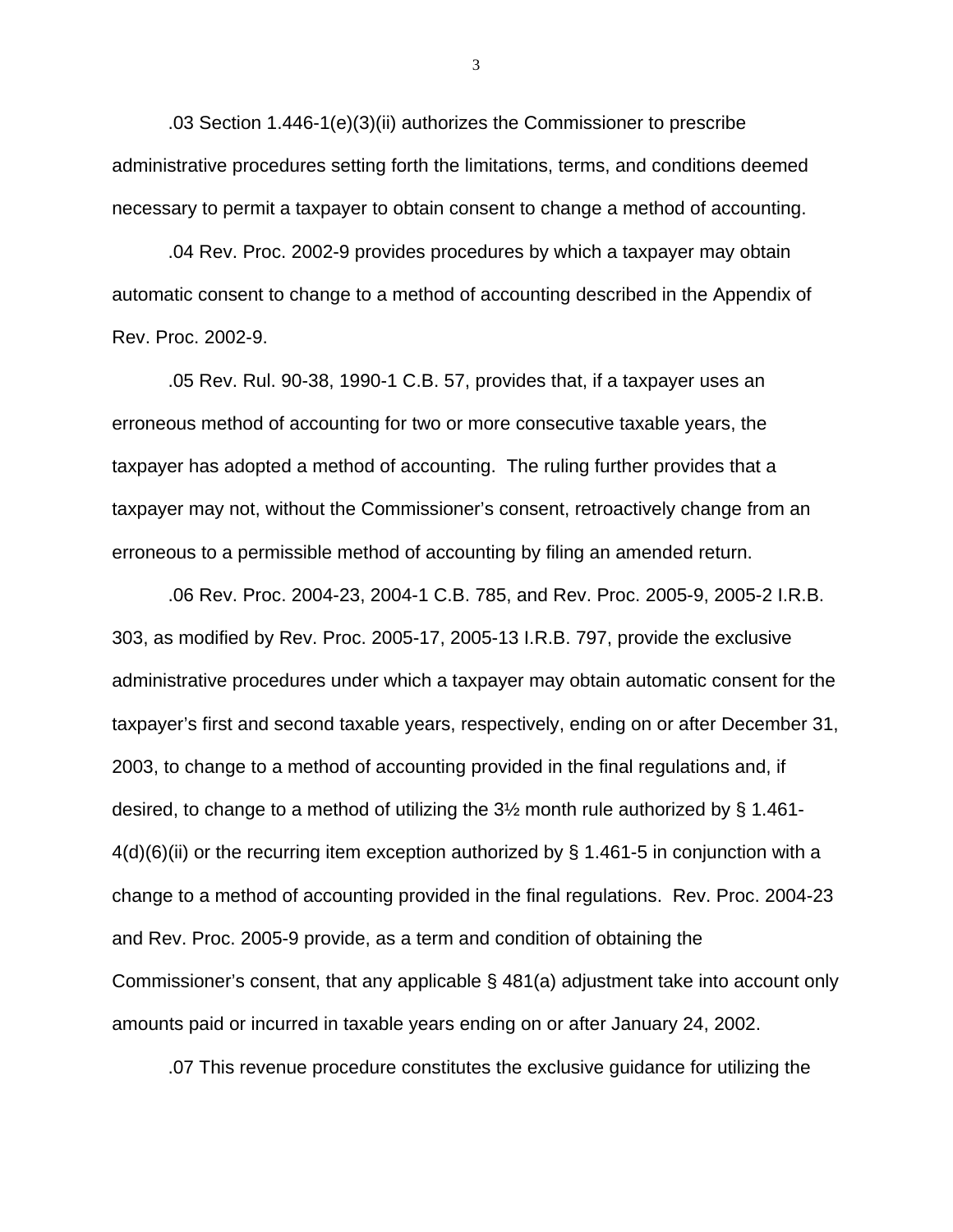automatic consent procedures to change to a method of accounting provided in the final regulations for taxable years subsequent to those covered by Rev. Proc. 2004-23 and Rev. Proc. 2005-9 -- specifically, a taxable year ending on or after December 31, 2005, and any earlier taxable year that is after the taxpayer's second taxable year ending on or after December 31, 2003. As in Rev. Proc. 2004-23 and Rev. Proc. 2005-9, a term and condition of obtaining the Commissioner's consent is that any applicable § 481(a) adjustment take into account only amounts paid or incurred in taxable years ending on or after January 24, 2002. For any change in method of accounting to which this revenue procedure applies, a taxpayer may not file an application for a change in method of accounting under Rev. Proc. 97-27, 1997-1 C.B. 680, as modified and amplified by Rev. Proc. 2002-19, 2002-1 C.B. 696, as amplified and clarified by Rev. Proc. 2002-54, 2002-2 C.B. 432. See section 4.02(1) of Rev. Proc. 97-27. SECTION 3. SCOPE

This revenue procedure applies to a taxpayer that seeks, for a taxable year ending on or after December 31, 2005, and for any earlier taxable year that is after the taxpayer's second taxable year ending on or after December 31, 2003, to change to a method of accounting provided in the final regulations.

#### SECTION 4. APPLICATION

.01 *In general.* A taxpayer within the scope of this revenue procedure and Rev. Proc. 2002-9, as modified by this revenue procedure, is, in accordance with section 6.01 of Rev. Proc. 2002-9, granted the consent of the Commissioner to change to a method of accounting provided in the final regulations provided the taxpayer follows the automatic change in method of accounting provisions in Rev. Proc. 2002-9, with the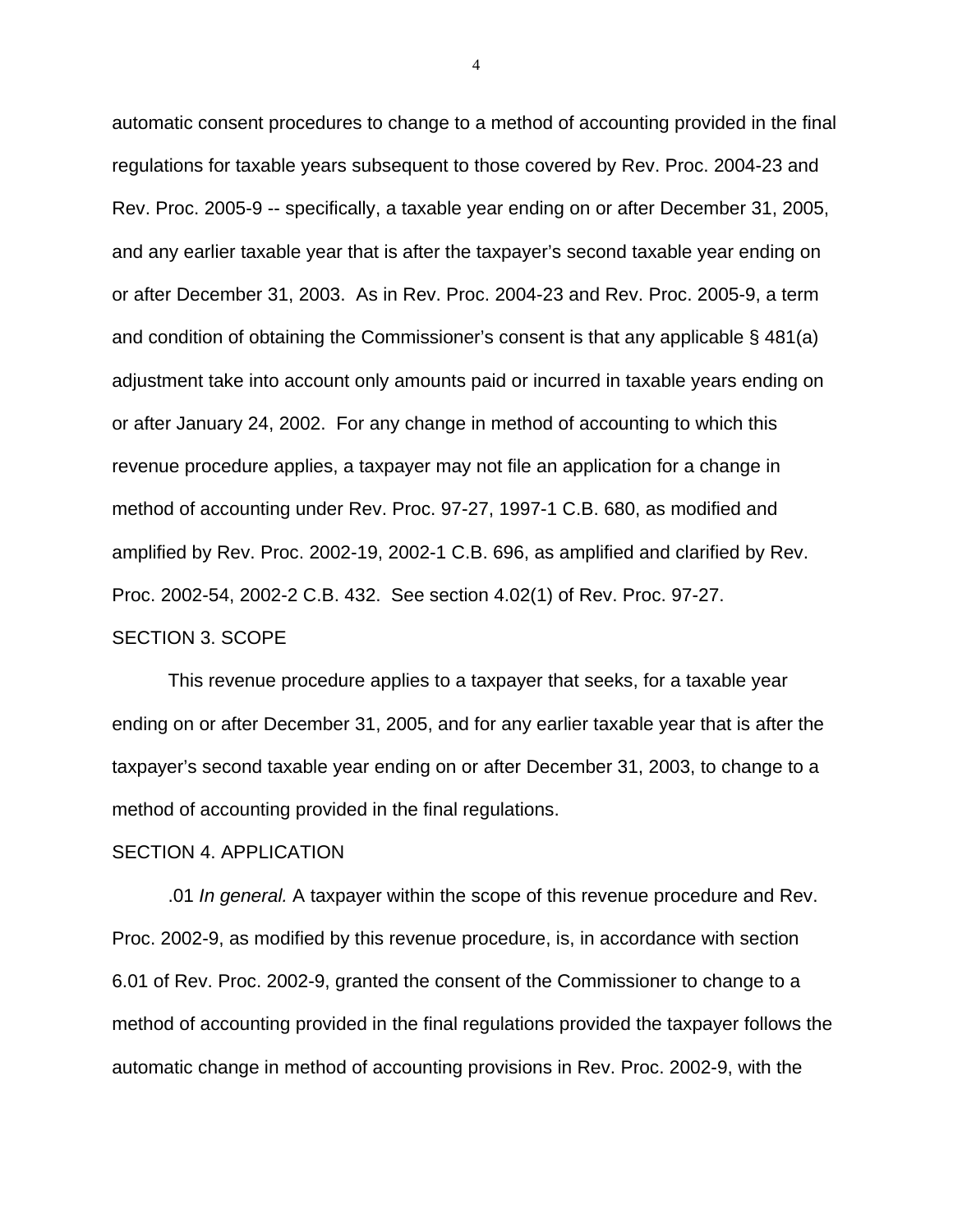following modifications:

 (1) The taxpayer must prepare and file Form 3115, Application for Change in Accounting Method, in accordance with section 4.02 of this revenue procedure;

 (2) The taxpayer must compute any applicable § 481(a) adjustment and take such adjustment into account in accordance with section 5 of this revenue procedure; and

 (3) A taxpayer described in section 4.03(2) of this revenue procedure must file one or more amended federal income tax returns (amended returns) in accordance with section 4.03(3), (4), or (5), as applicable, and section 4.03(6), if applicable, of this revenue procedure.

.02 *Form 3115.* In preparing the Form 3115 referred to in section 4.01 of this revenue procedure, a taxpayer must comply with the following procedures:

 (1) The taxpayer may use one Form 3115 for all changes in method of accounting made pursuant to the final regulations;

(2) The taxpayer is required to complete only the following information on Form 3115:

(a) The identification section of Page 1 (above Part I);

(b) The signature section at the bottom of Page 1;

 (c) Part I, Line 1(a). The designated automatic accounting method change number for changes in method of accounting made pursuant to this revenue procedure is No. "78";

 (d) Part II, all lines except lines 11, 13, 14, 15, and 17 (for purposes of completing line 12, see section 5.02(2) of this revenue procedure if the taxpayer is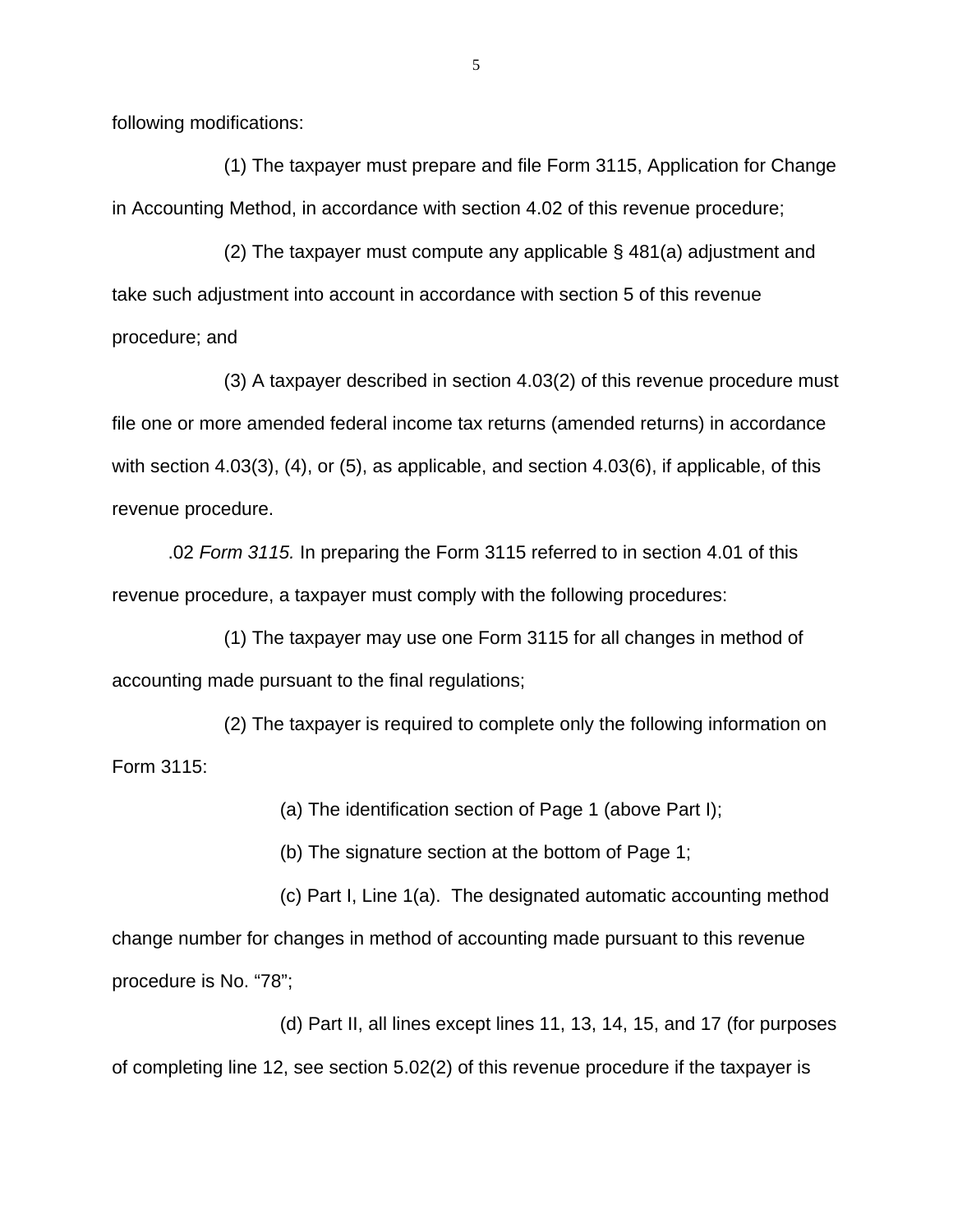making more than one change in method of accounting);

 (e) Part IV, in accordance with section 5 of this revenue procedure; and

(f) Schedule E, if applicable;

 (3) In addition to the other information required on line 12 of Form 3115, the taxpayer must include the citation to the paragraph of the final regulations that provides for the proposed method of accounting for each item (*e.g.,* § 1.263(a)-4(d)(6) or § 1.263(a)-4(f));

 (4) In addition to the other information required on Schedule E of Form 3115 (if applicable), the taxpayer must include a statement as to whether the useful life is the safe harbor useful life prescribed by  $\S$  1.167(a)-3(b)(1) or  $\S$  1.167(a)-3(b)(1)(iv) and, if the useful life is the safe harbor useful life prescribed by § 1.167(a)-3(b)(1), a statement explaining why the intangible asset does not have a useful life the length of which can be estimated with reasonable accuracy; and

 (5) A taxpayer that must file one or more amended returns as provided in section 4.03 of this revenue procedure to be eligible to use the automatic consent procedures of this revenue procedure must attach to the Form 3115 a written statement signed under penalties of perjury confirming that the taxpayer has filed the amended returns pursuant to section 4.03 of this revenue procedure.

.03 *Unauthorized change in a preceding year.*

(1) A taxpayer may change a method of accounting only with the consent of the Commissioner. § 1.446-1(e)(2). A taxpayer that changes a method of accounting without the consent of the Commissioner has made an unauthorized change in method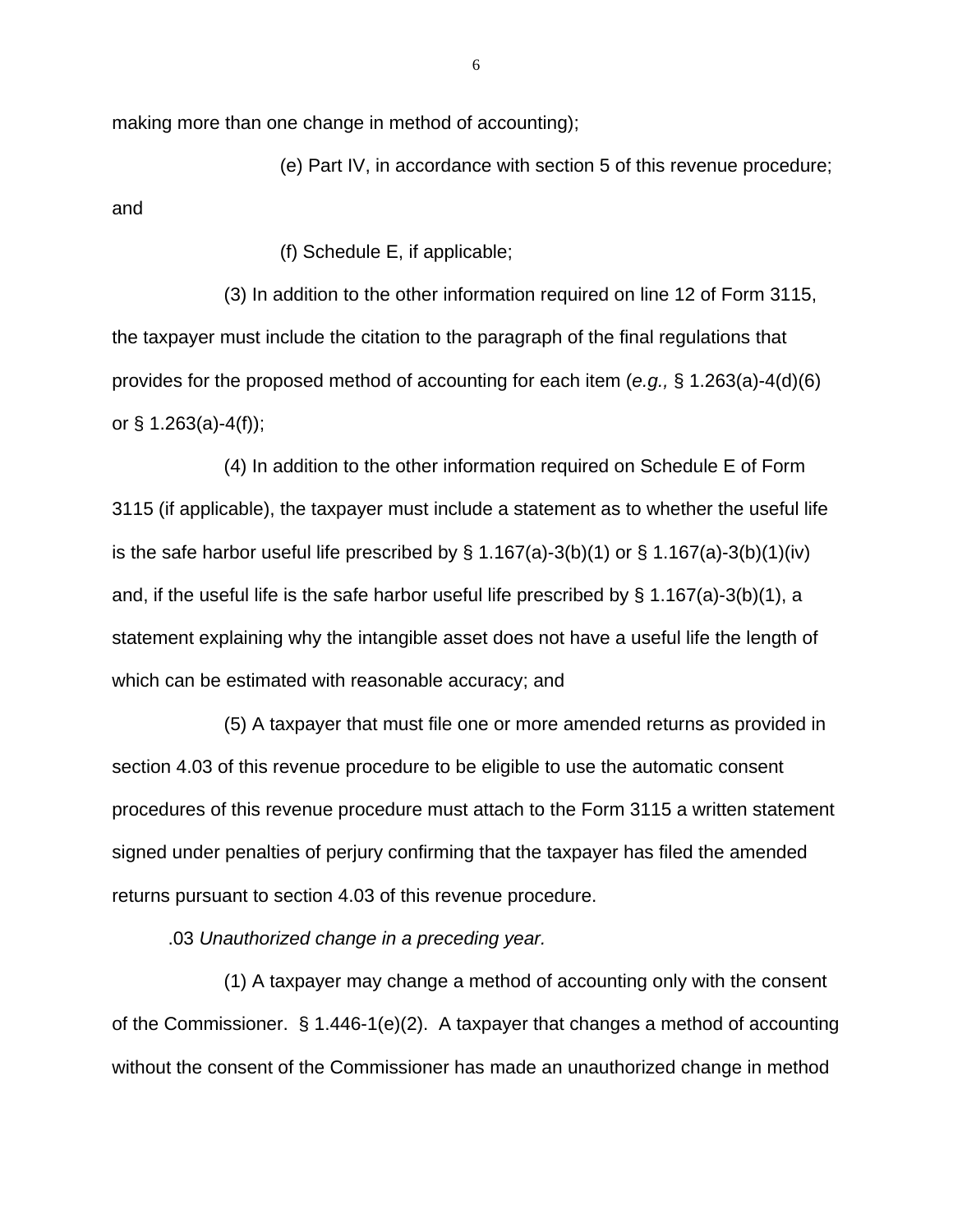of accounting. If a taxpayer makes an unauthorized change in method of accounting, the Service may adjust the taxpayer's taxable income during the examination of the taxpayer's income tax return for the taxable year the unauthorized change was made and for all affected subsequent taxable years. In the notice of proposed rulemaking that preceded the publication of the final regulations (REG-125638-01, 2003-1 C.B. 373 [67 FR 77701]), the Service and Treasury Department advised taxpayers not to seek to change a method of accounting in reliance on rules contained in the notice of proposed rulemaking until the rules were published as final regulations. The Service and Treasury Department are aware that some taxpayers have made an unauthorized change in method of accounting for an item the treatment of which is provided for in the final regulations. The Service and Treasury Department have determined that it is not appropriate for taxpayers that have made an unauthorized change in method of accounting for an item the treatment of which is provided for in the final regulations to obtain automatic consent under this revenue procedure without correcting such unauthorized change. Therefore, a taxpayer that made an unauthorized change in method of accounting for an item the treatment of which is provided for in the final regulations is eligible to use the automatic consent procedures provided in this revenue procedure only if the taxpayer amends prior federal income tax returns to correct the unauthorized change in method of accounting. However, as a matter of administrative grace, the Service and Treasury Department have limited the application of this section 4.03 to certain taxpayers described in section 4.03(2) of this revenue procedure.

(2) This section 4.03 applies to a taxpayer that –

(a) in a taxable year for which the due date of the federal income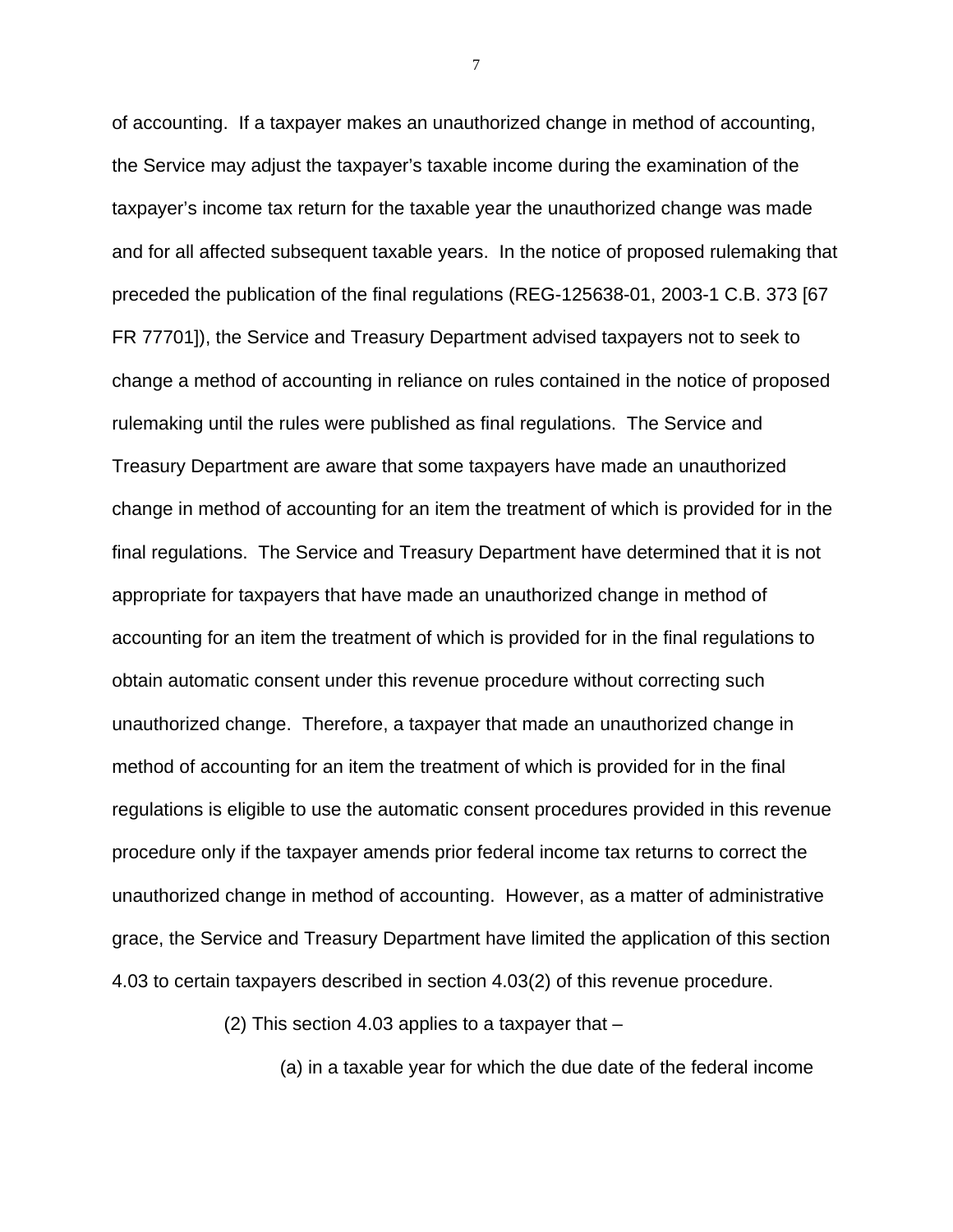tax return (including extensions, regardless of whether such extension is automatic and whether or not actually requested) is after January 24, 2002 --

(i) made any unauthorized change in method of accounting for an item the treatment of which is provided for in the final regulations; or

(ii) impermissibly changed the treatment of an item that is provided for in the final regulations for the taxable year preceding the taxable year for which the taxpayer is requesting to change to a method of accounting provided in the final regulations under this revenue procedure and used such treatment on only one federal income tax return; or

(b) made an unauthorized change in method of accounting to a method of accounting that is provided in the final regulations in a taxable year for which the due date of the federal income tax return (including extensions, regardless of whether such extension is automatic and whether or not actually requested) is on or before January 24, 2002, if the taxpayer wishes to use the automatic consent procedures to obtain the Commissioner's consent to change to the same method of accounting to which the taxpayer previously made the unauthorized change.

(3) A taxpayer described in section 4.03(2)(a)(i) of this revenue procedure is eligible to use the automatic consent procedures to obtain the Commissioner's consent to change to a method of accounting provided in the final regulations only if the taxpayer changes back to its prior method of accounting (*i.e.*, the method of accounting used for an item prior to making the unauthorized change for the item) for each item referred to in section  $4.03(2)(a)(i)$  of this revenue procedure by amending its federal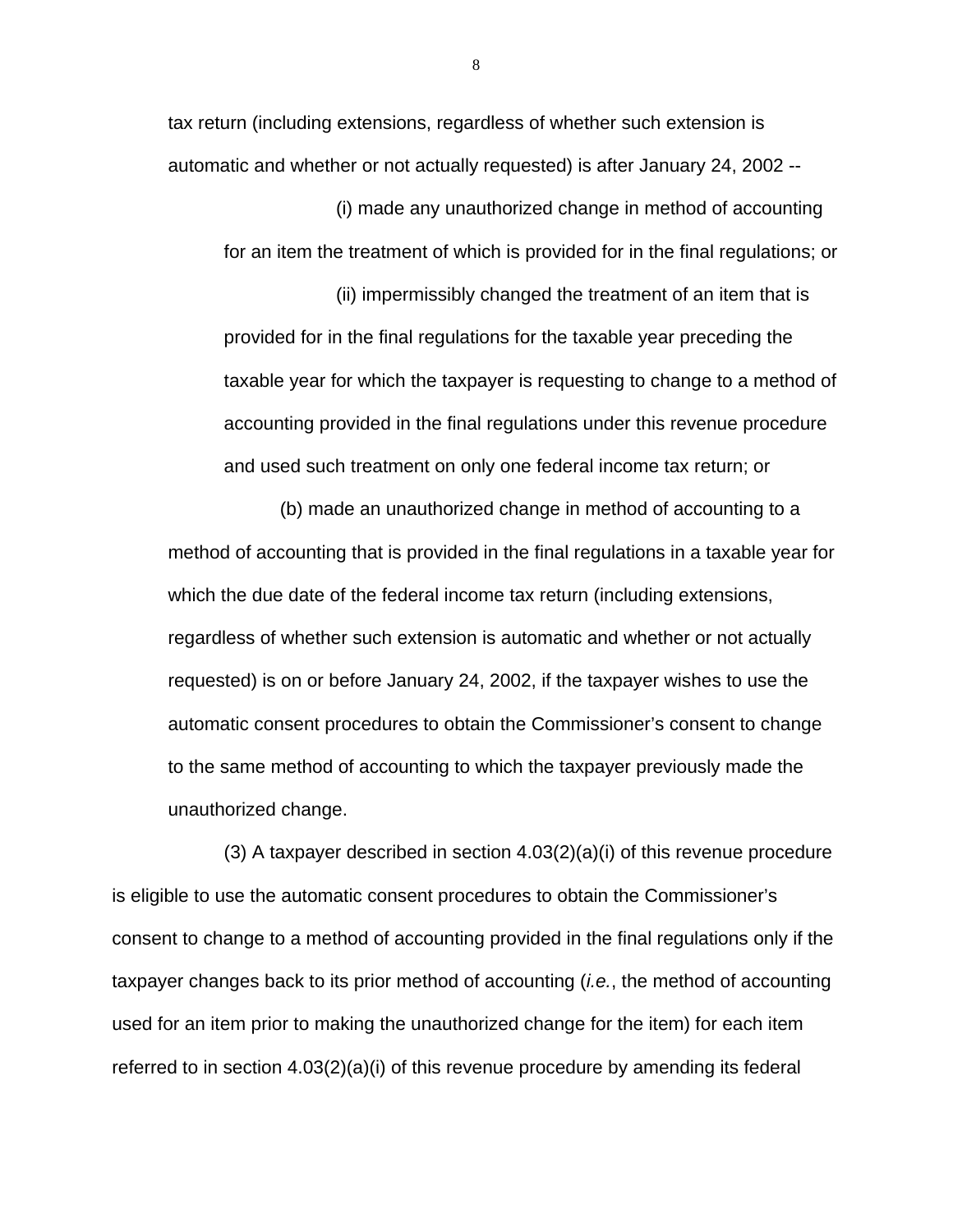income tax returns for all of the preceding taxable years in which the unauthorized method (or methods) was used. See section 4.03(6) of this revenue procedure if the period of limitations has expired for the taxable year in which the taxpayer made the unauthorized change in method of accounting or for any subsequent taxable year.

(4) A taxpayer described in section  $4.03(2)(a)(ii)$  of this revenue procedure is eligible to use the automatic consent procedures to obtain the Commissioner's consent to change to a method of accounting provided in the final regulations only if the taxpayer amends its federal income tax return for the preceding taxable year in which the unauthorized treatment was used to change the treatment of each item referred to in section 4.03(2)(a)(ii) of this revenue procedure to a treatment consistent with the taxpayer's historic method of accounting (*i.e.*, the method of accounting used for an item prior to changing the treatment of the item).

(5) A taxpayer described in section 4.03(2)(b) of this revenue procedure is eligible to use the automatic consent procedures to obtain the Commissioner's consent to change to the same method of accounting provided in the final regulations to which the taxpayer previously made the unauthorized change only if the taxpayer changes back to its prior method of accounting for the item (*i.e.*, the method of accounting used for the item prior to making the unauthorized change for the item) by amending its federal income tax returns for all of the preceding taxable years in which the unauthorized method was used. See section 4.03(6) of this revenue procedure if the period of limitations has expired for the taxable year in which the taxpayer made the unauthorized change in method of accounting or for any subsequent taxable year.

(6) For purposes of section 4.03(3) or (5) of this revenue procedure, if the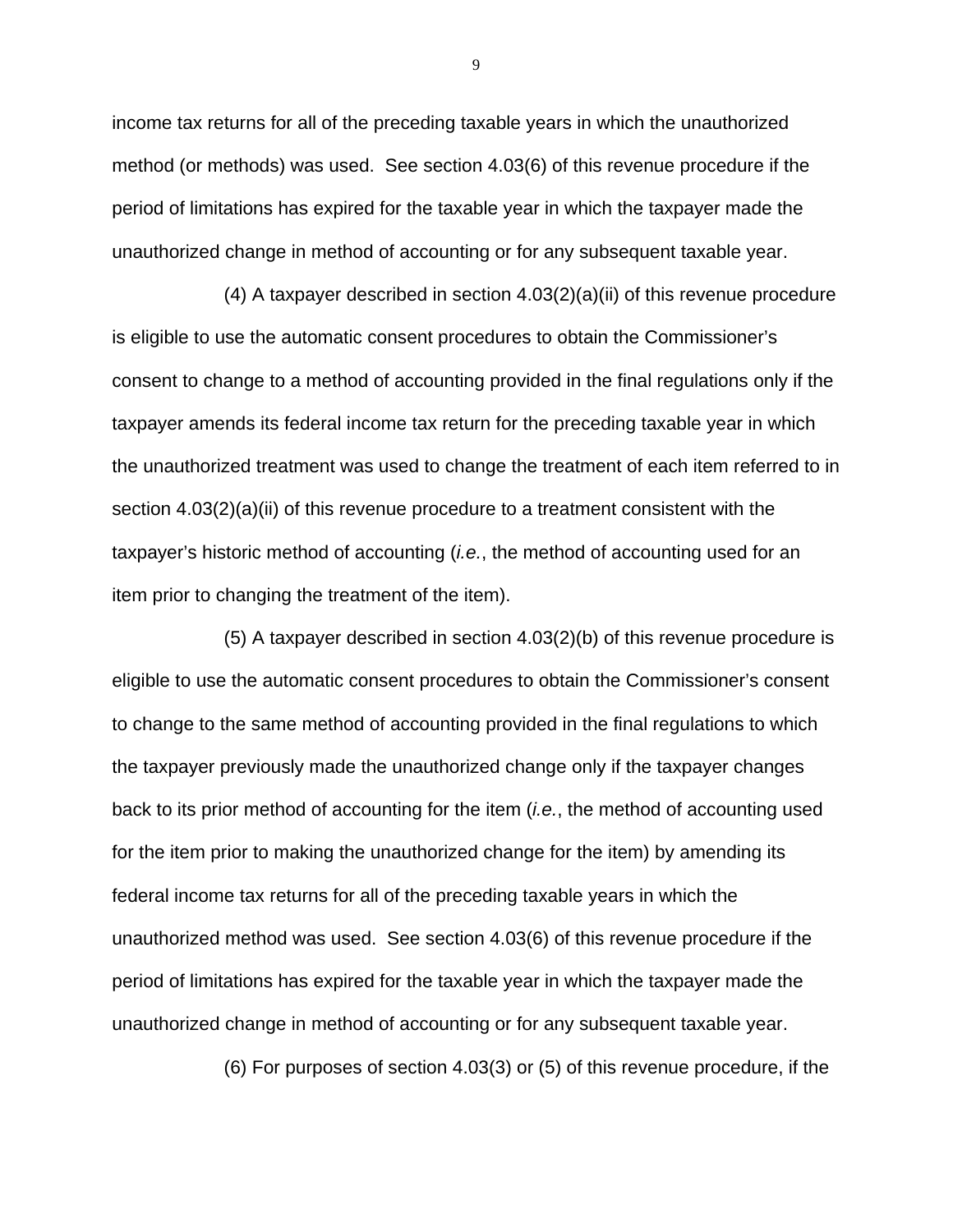period of limitations has expired for the taxable year in which a taxpayer made the unauthorized change in method of accounting or for any subsequent taxable year, the taxpayer is eligible to use the automatic consent procedures to change to a method of accounting provided in the final regulations only if the taxpayer changes back to the prior method of accounting for the earliest taxable year for which the statute of limitation has not expired and that does not precede a taxable year for which the statute of limitations has expired (retroactive year of change) by amending its federal income tax returns for the retroactive year of change and all subsequent taxable years in which the unauthorized method (or methods) was used. The taxpayer must take the entire amount of the § 481(a) adjustment attributable to the change back to the prior method of accounting into account in the retroactive year of change. The taxpayer must identify that § 481(a) adjustment on its federal income tax return for the retroactive year of change as resulting from a retroactive change in method of accounting under section 4.03(6) of Rev. Proc. 2006-12.

*Example*. X, a calendar year taxpayer, made an unauthorized change to a method of accounting provided in the final regulations in 2001. X continued to use its new method in all subsequent taxable years. In February 2009, X decides to properly change to that method under this revenue procedure for 2008. At that time, the statute of limitations has expired for X's 2001, 2002, and 2004 federal income tax returns. However, the statute of limitations on X's 2003 tax federal income tax return has not expired. Because 2005 is the earliest taxable year that does not precede a taxable year for which the statute of limitations has expired, pursuant to section 4.03(6) of this revenue procedure, 2005 is the retroactive year of change. X must file amended federal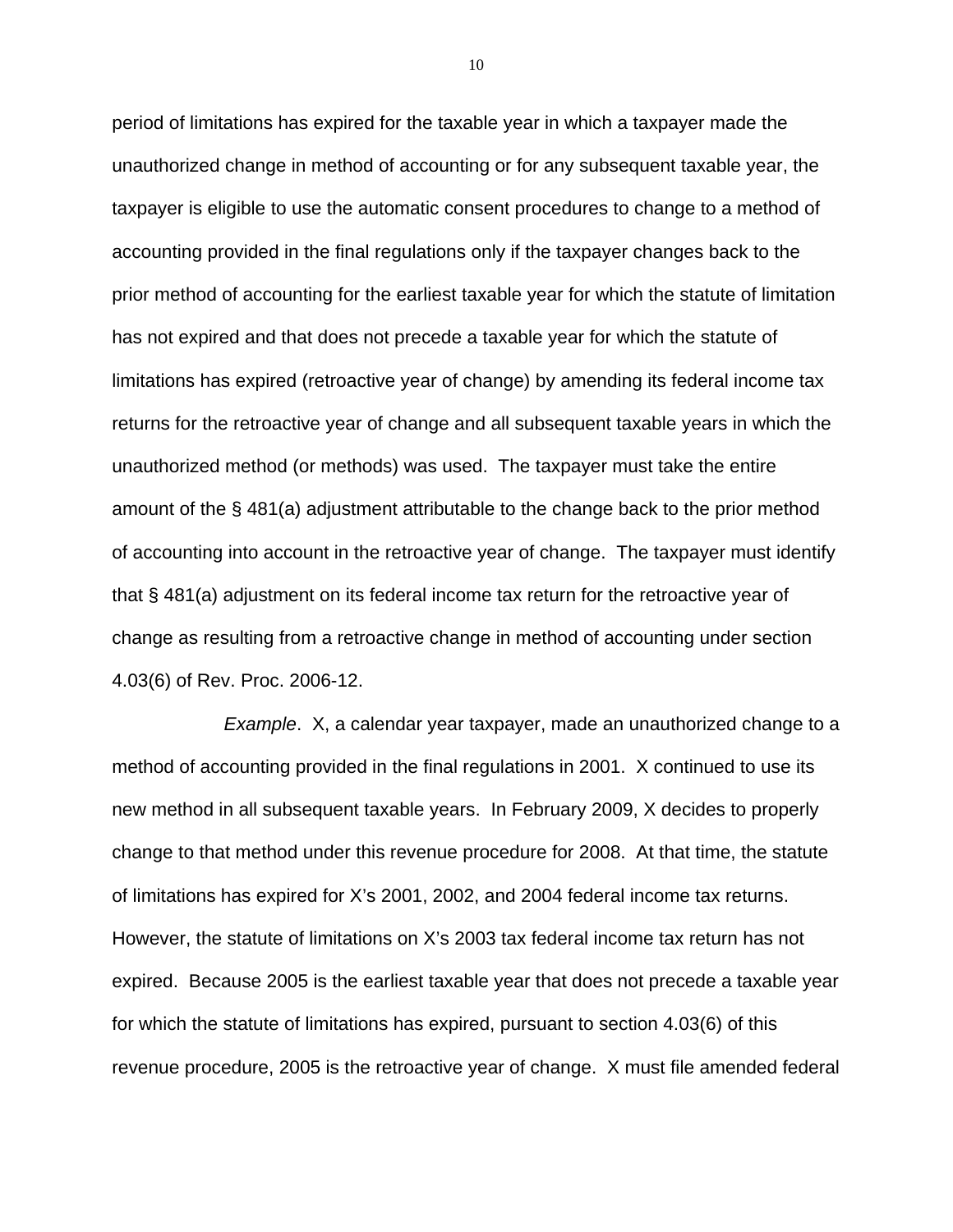income tax returns for taxable years 2005, 2006 and 2007 to change back to the method of accounting X used before its unauthorized change in method of accounting in 2001. Further, X must take the entire amount of the section 481(a) adjustment attributable to the change in method of accounting back to X's prior method into account in 2005.

(7) A taxpayer filing one or more amended returns pursuant to section 4.03 of this revenue procedure must file the amended returns on or before the date the taxpayer files a Form 3115 under this revenue procedure (including the copy of Form 3115 filed with the national office). For this purpose, a taxpayer under examination will be considered to have filed an amended return by providing the amended return to the examining agent.

(8) In accordance with § 1.446-1(e)(3)(ii) and Rev. Rul. 90-38, consent is hereby granted for a taxpayer changing to a method of accounting provided in the final regulations under this revenue procedure that is described in section 4.03(2)(a)(i) or (b) of this revenue procedure to file the amended returns referred to in section 4.03(3) or (5), and section 4.03(6) of this revenue procedure, as applicable, to retroactively change its method of accounting. This consent is granted for the taxable year for which the taxpayer made the unauthorized change or, if applicable, the retroactive year of change pursuant to section 4.03(6) of this revenue procedure, and for all subsequent taxable years affected by the unauthorized change.

 .04 *Prior change*. For purposes of this revenue procedure, the 5-year prior change scope limitation contained in section 4.02(6) of Rev. Proc. 2002-9 is modified. In applying the 5-year prior change scope limitation contained in section 4.02(6) of Rev.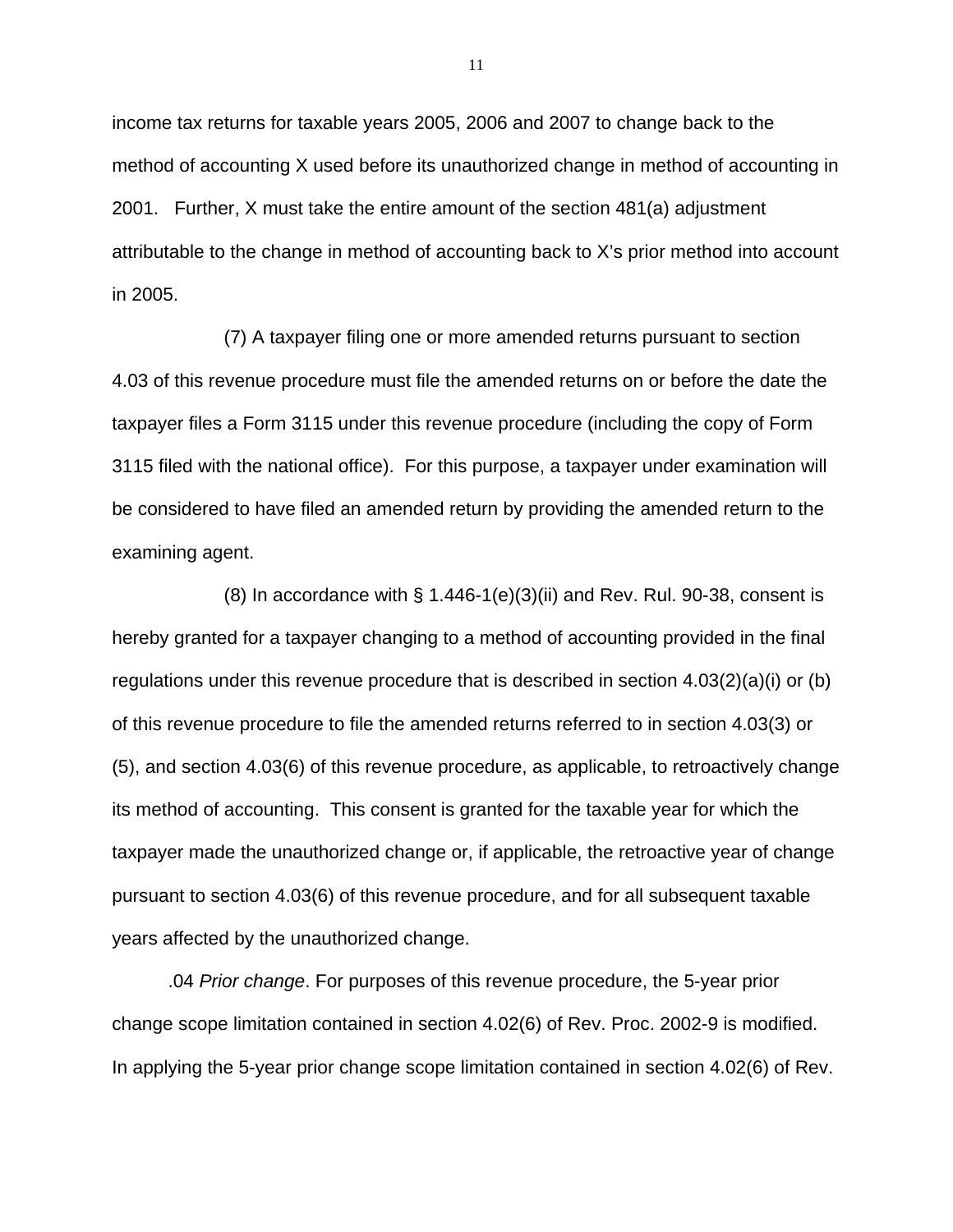Proc. 2002-9, the taxpayer does not take into account a change in method of accounting provided in the final regulations requested or made for a taxable year ending on or before December 31, 2005. For example, a taxpayer that applied for a change in method of accounting provided in the final regulations for its taxable year ended December 31, 2002, and withdrew its request or had its request denied is not prohibited under section 4.02(6) of Rev. Proc. 2002-9 from obtaining automatic consent to change to a method of accounting provided in the final regulations under this revenue procedure for its taxable year ended December 31, 2005.

#### SECTION 5. COMPUTATION OF SECTION 481(a) ADJUSTMENT

.01 *In general*. A taxpayer changing to a method of accounting provided in the final regulations under this revenue procedure is required to take into account any applicable  $\S$  481(a) adjustment as provided in  $\S$ § 1.263(a)-4(p)(3) and 1.263(a)-5(n)(3). The § 481(a) adjustment is computed as of the first day of the taxpayer's taxable year of change and, as provided in the final regulations, takes into account only amounts paid or incurred in taxable years ending on or after January 24, 2002. Thus, the § 481(a) adjustment is computed by taking into account only amounts paid or incurred in the period beginning with the first day of the taxable year that includes January 24, 2002, and ending with the last day of the last taxable year prior to the year of change. The amount of the § 481(a) adjustment must include (i) as a reduction of taxable income, any amounts paid or incurred in the period beginning with the first day of the taxable year that includes January 24, 2002, and ending with the last day of the taxable year prior to the taxable year of change, that were capitalized under the taxpayer's present method of accounting and are currently deductible under the taxpayer's proposed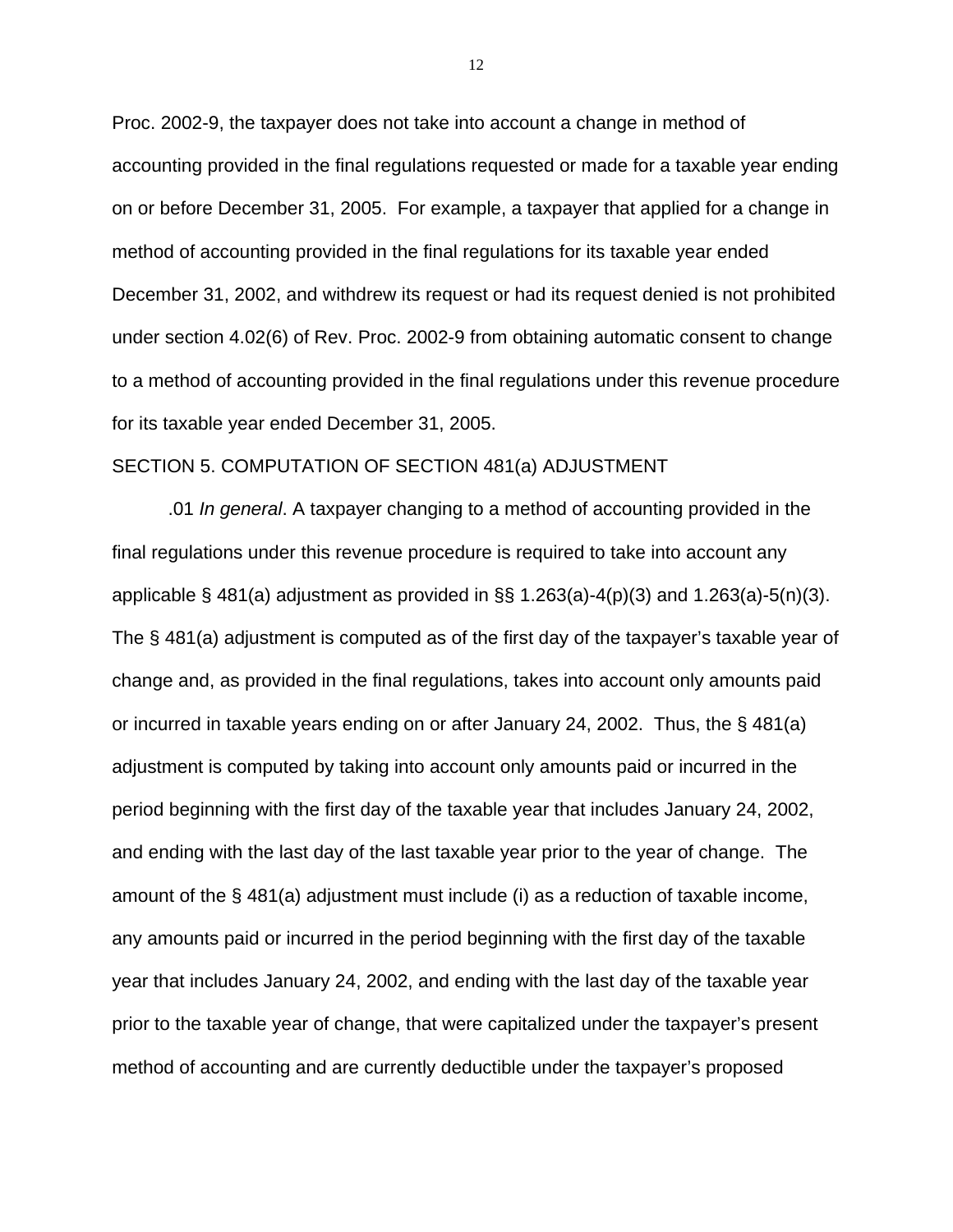method of accounting, reduced by the amount of such capitalized costs recovered through amortization or depreciation under the taxpayer's present method of accounting, (ii) as an increase to taxable income, any amounts paid or incurred in the period beginning with the first day of the taxable year that includes January 24, 2002, and ending with the last day of the taxable year prior to the taxable year of change, that were currently deducted under the taxpayer's present method of accounting and are capitalized under the taxpayer's proposed method of accounting, reduced by the amount of capitalized costs that would have been recovered through amortization or depreciation if the taxpayer's proposed method of accounting had been applied in taxable years ending on or after January 24, 2002, and (iii) as an increase or a reduction to taxable income, as appropriate, any other adjustments required as a result of the change in method of accounting. If under its present method of accounting a taxpayer capitalized costs incurred prior to the first taxable year that includes January 24, 2002, the taxpayer must continue to treat amortization or depreciation deductions attributable to those costs in accordance with the taxpayer's present method of accounting. Thus, for example, a taxpayer that files its federal income tax return on a calendar year basis continues to amortize or depreciate in 2005 an intangible created in 2001, even though the taxpayer has changed to a method of accounting provided in the final regulations under which the entire cost of the intangible would be currently deductible if incurred in 2005. For taxpayers who correct an unauthorized change in a preceding year under section 4.03 of this revenue procedure, the taxpayer's present method of accounting is the method used by the taxpayer prior to making the unauthorized change.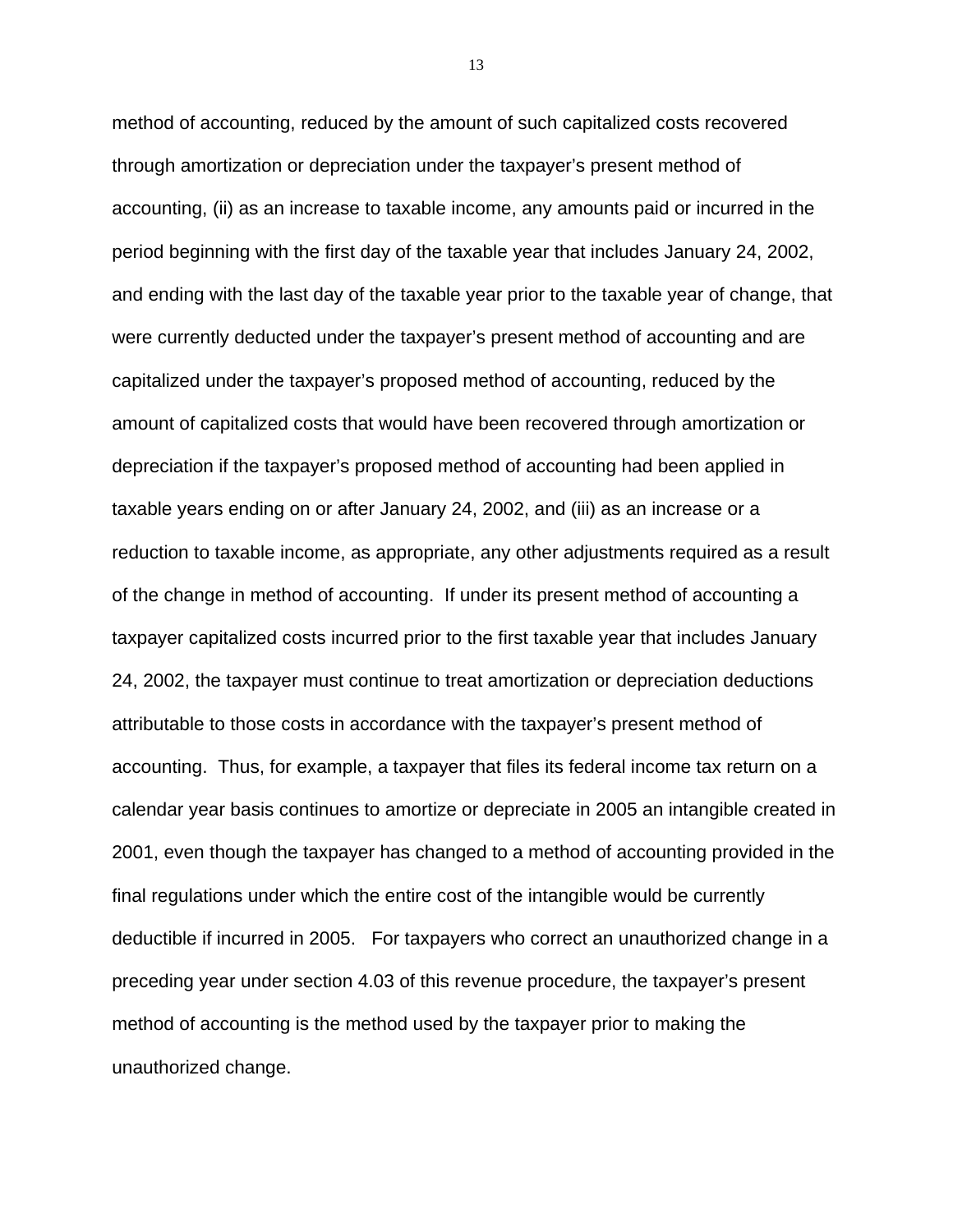.02 *Reporting the section 481(a) adjustment on Form 3115.*

 (1) *Netting.* For purposes of determining the adjustment period under section 2.05(2) of Rev. Proc. 2002-9, the § 481(a) adjustment is determined separately for each change in method of accounting being made under this revenue procedure. Thus, a positive adjustment attributable to a change in one method may not be netted against a negative adjustment attributable to a change in another method. However, in determining the adjustment attributable to a change in method, a taxpayer must net positive § 481(a) adjustments and negative § 481(a) adjustments resulting from that change in method (*e.g.*, if a taxpayer changes to a method of applying the 12-month rule to prepaid amounts, the taxpayer must net the resulting negative  $\S$  481(a) adjustment with the positive § 481(a) adjustment that results from including those amounts in inventory pursuant to the taxpayer's existing § 263A method of accounting for inventory).

 (2) *Itemized listing on Form 3115.* The taxpayer must include on Form 3115, Part IV, line 25, the total § 481(a) adjustment for all changes in methods of accounting being made. If the taxpayer is making more than one change in method of accounting under the final regulations, the taxpayer must include on an attachment to Form 3115 –

(a) the information required by Part IV, line 25 for each change in method of accounting (including the amount of the § 481(a) adjustment for each change in method of accounting);

(b) the information required by Part II, line 12 of Form 3115 that is associated with each change; and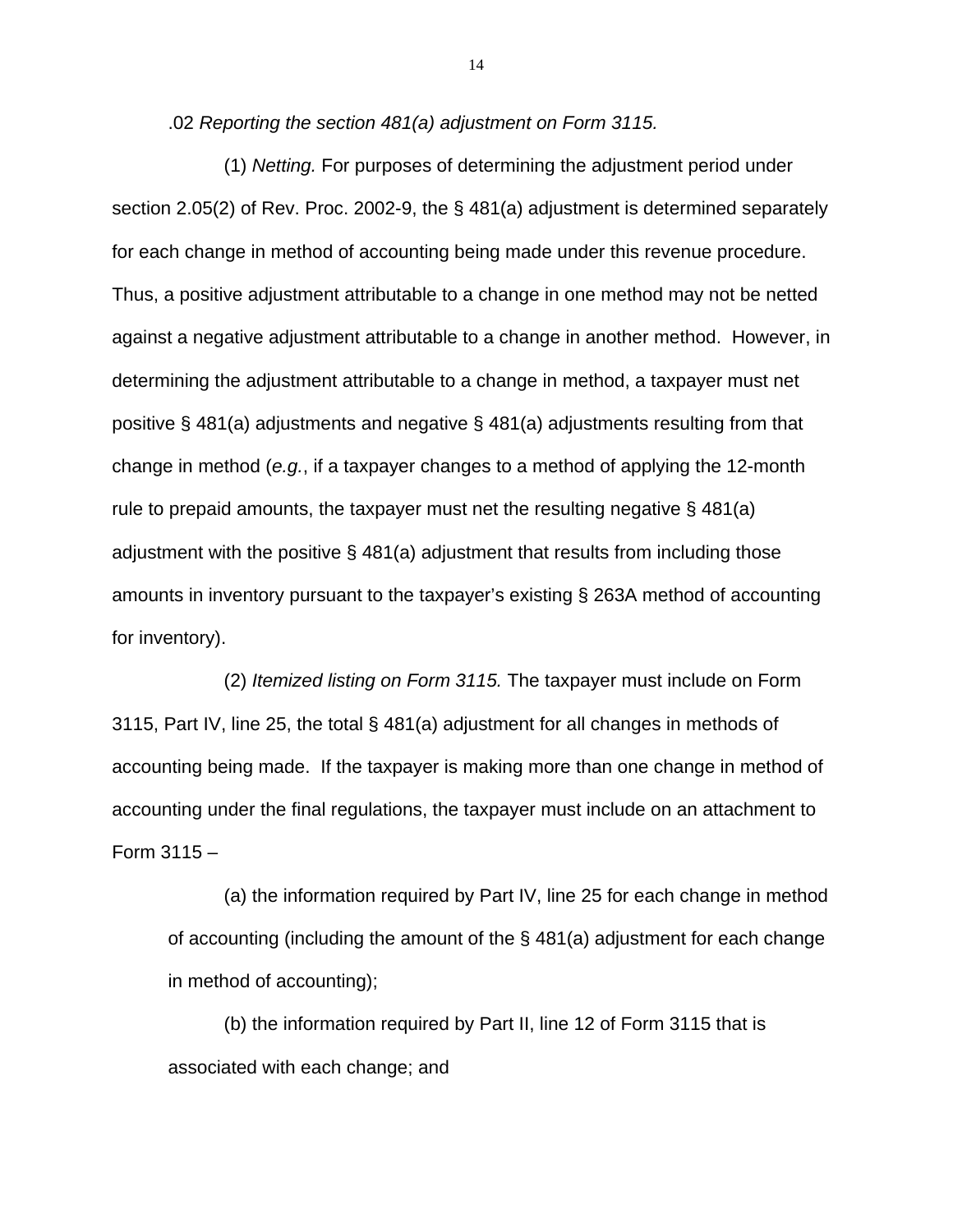(c) the citation to the paragraph of the final regulations that provides for each proposed method of accounting (*e.g.,* § 1.263(a)-4(d)(6) or § 1.263(a)-4(f)).

.03 *Example*: Y, a calendar year taxpayer that uses an accrual method of accounting, is a service provider not required to maintain inventories. Y wishes to change to a method of accounting provided in the final regulations for taxable year 2005. Y incurred and capitalized \$100x in taxable year 2001, \$200x in taxable year 2002, \$250x in taxable year 2003, and \$300x in taxable year 2004. In addition, Y incurred \$330x in taxable year 2005. The \$100x, \$200x, \$250x, and \$300x capitalized and depreciated by Y in 2001, 2002, 2003, and 2004 all relate to the same method of accounting and would be currently deductible under the final regulations if the amounts had been incurred on or after December 31, 2003. Y claimed a depreciation deduction of \$10x in each of the taxable years 2001, 2002, 2003, and 2004 with respect to the \$100x incurred and capitalized in 2001, a depreciation deduction of \$20x in each of the taxable years 2002, 2003, and 2004 with respect to the \$200x incurred and capitalized in 2002, a depreciation deduction of \$25x in each of the taxable years 2003 and 2004 with respect to the \$250x incurred and capitalized in 2003, and a depreciation deduction of \$30x in taxable year 2004 with respect to the \$300x incurred and capitalized in 2004. For taxable year 2005, Y may apply for an automatic change in method of accounting with respect to the method under which the amounts had been capitalized. Y's section 481(a) adjustment is a decrease in income of \$610x (\$140x relating to amounts capitalized in 2002 (\$200x - \$60 (\$20 for each of 2002, 2003, and 2004)) + \$200x relating to amounts capitalized in 2003 (\$250x - \$50x (\$25 for each of 2003 and 2004)) + 270x relating to amounts capitalized in 2004 (\$300x - \$30x)). Y must continue to use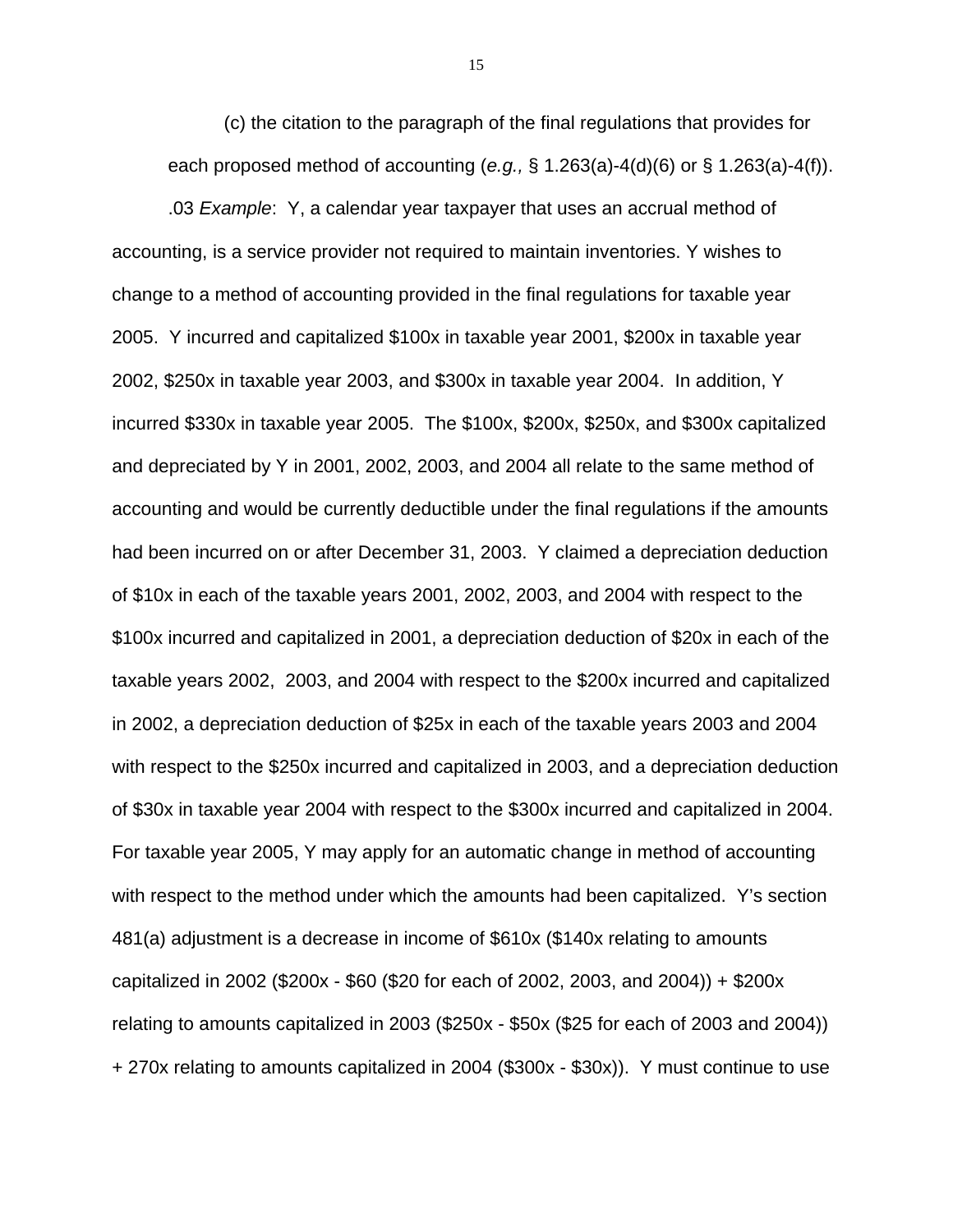its present method of accounting for the amount capitalized in 2001. Y uses its new method of accounting for the amount incurred in 2005.

SECTION 6. HOW THIS REVENUE PROCEDURE DIFFERS FROM REV. PROC. 2005-9

 .01 Rev. Proc. 2005-9 applies to a taxpayer's second taxable year ending on or after December 31, 2003. This revenue procedure applies to a taxable year ending on or after December 31, 2005, and any earlier taxable year that is after the taxpayer's second taxable year ending on or after December 31, 2003.

 .02 Rev. Proc. 2005-9 grants taxpayers the Commissioner's consent to change to a method of accounting utilizing the  $3\frac{1}{2}$  month rule authorized by § 1.461-4(d)(6)(ii) or to utilize the recurring item exception authorized by § 1.461-5 for the item for which the taxpayer is simultaneously changing to a method of accounting provided in the final regulations. This revenue procedure provides consent only for a change to a method of accounting provided in the final regulations. This revenue procedure does not provide consent for a change in method utilizing the 3½ month rule or the recurring item exception in conjunction with a change to a method provided by the final regulations. Thus, for a change in method of accounting utilizing the 3½ month rule or the recurring item exception in conjunction with a change to a method provided by the final regulations, a taxpayer must file two separate applications for a change in method of accounting – an application for a change in method of accounting under this revenue procedure to change to the method of accounting provided in the final regulations, and a separate application for a change in method of accounting under Rev. Proc. 97-27 for a change in method of accounting utilizing the 3½ month rule or the recurring item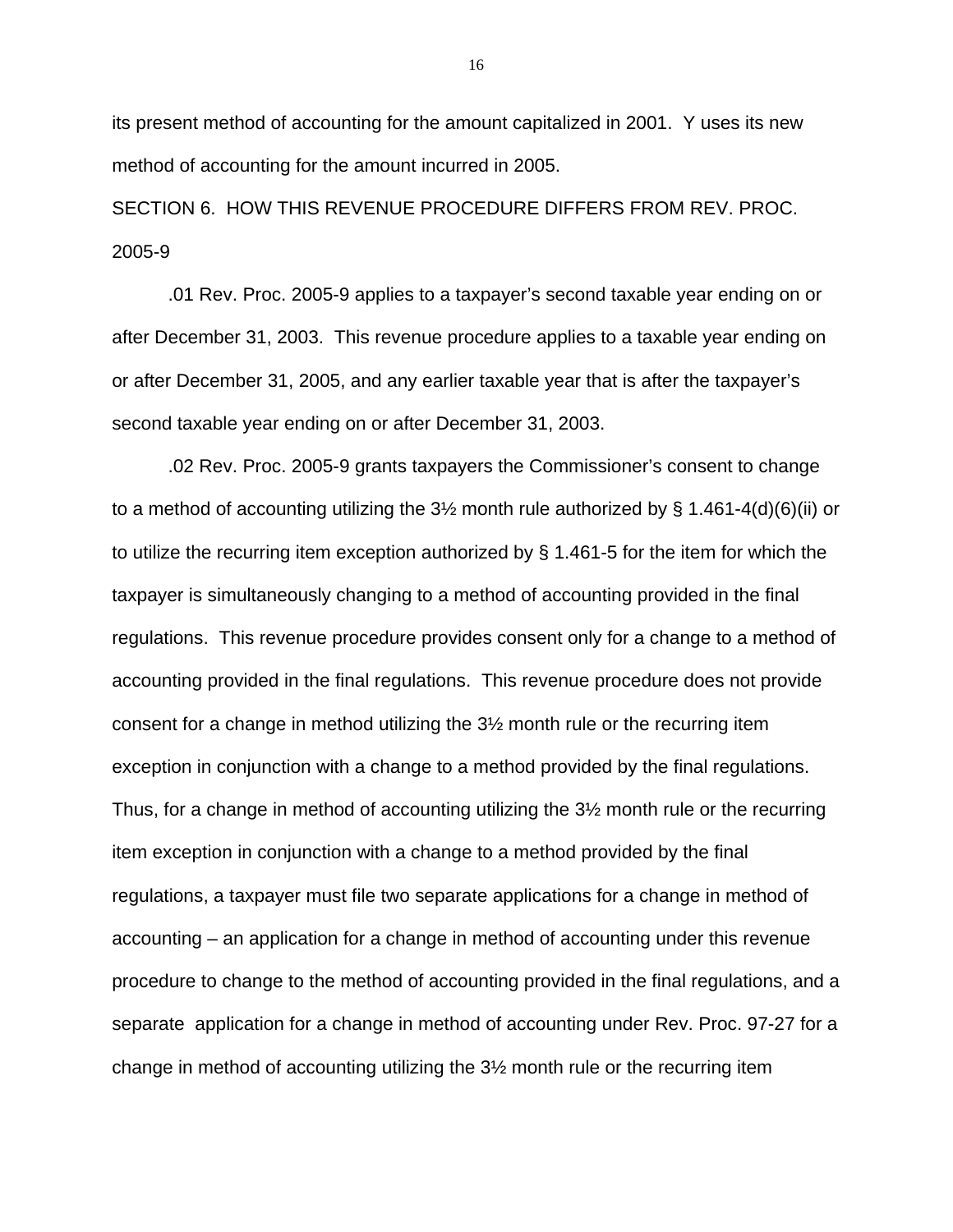exception.

 .03 Rev. Proc. 2005-9, as modified by Rev. Proc. 2005-17, waives the 5-year prior change scope limitation contained in section 4.02(6) of Rev. Proc. 2002-9. This revenue procedure modifies the waiver of the 5-year prior change scope limitation to restrict such waiver to prior requests for, or changes in, methods of accounting provided in the final regulations for a taxable year ending on or before December 31, 2005. See section 4.04 of this revenue procedure.

 .04 Unlike Rev. Proc. 2005-9, this revenue procedure provides procedures to change back to the taxpayer's method of accounting used for an item prior to making an unauthorized change when the period of limitations has expired for one or more affected taxable years. See section 4.03(6) of this revenue procedure.

.05. This revenue procedure eliminates the requirement to submit the copy of Form 3115 to a special address. Taxpayers must submit the copy of Form 3115 to the address for taxpayers filing under automatic change request procedures. See the current Instructions for Form 3115 for the address.

#### SECTION 7. EFFECT ON OTHER DOCUMENTS

 .01 Rev. Proc. 2002-9 is modified and amplified to include these automatic changes in method of accounting to methods provided in the final regulations in section 3 of the APPENDIX.

 .02 Rev. Proc. 2004-23 and Rev. Proc. 2005-9 are superseded for taxable years ending on or after December 31, 2005, and for any earlier taxable year that is after the taxpayer's second taxable year ending on or after December 31, 2003.

.03 Rev. Proc. 97-27 is modified and amplified to state that, for changes to